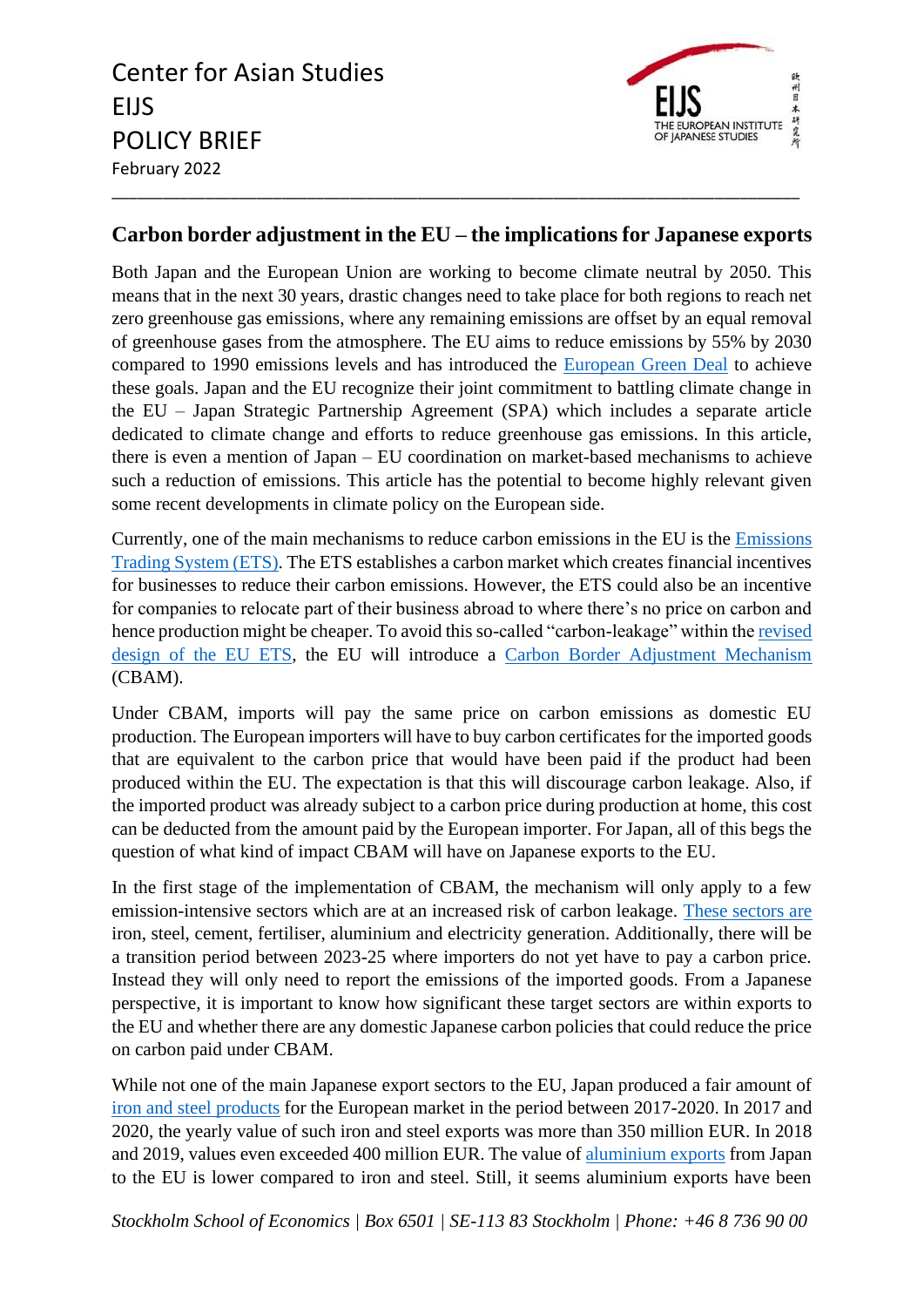## Center for Asian Studies EIJS POLICY BRIEF February 2022 \_\_\_\_\_\_\_\_\_\_\_\_\_\_\_\_\_\_\_\_\_\_\_\_\_\_\_\_\_\_\_\_\_\_\_\_\_\_\_\_\_\_\_\_\_\_\_\_\_\_\_\_\_\_\_\_\_\_\_\_\_\_\_\_\_\_\_\_\_\_\_\_\_\_\_\_\_\_\_\_\_



growing under the EU – Japan Economic Partnership Agreement (EPA) which was implemented in 2019. These aluminium exports were worth 67 million EUR in 2018 and grew to over 112 million in 2020. Yearly exports of [fertilizers and cement](https://ec.europa.eu/eurostat/web/international-trade-in-goods/data/database) were less significant, worth around 2,5 million EUR and 5,5 million EUR respectively between 2017-2020.

Since 2019, the iron, steel and aluminium sectors have adapted and started using the lower tariffs provided under the EU – Japan EPA. In 2019, around 23% of these exports to the EU used the lower tariffs of the agreement. In 2020, this was more than 90% for iron and steel exports and around 45% for aluminium exports. Given these sectors' eagerness to make use of the lower tariffs, it might be a daunting prospect that they will be subject to a new kind of tariff starting 2026. Moreover, under the EPA some European import tariffs on aluminium products will only be phased out fully starting in 2024. This leaves a short window of opportunity for this sector to make use of tariff-free treatment before a carbon tariff will be applied. If, after the first stage of CBAM, the EU judges that the mechanism works as intended, there is a possibility that the sectoral scope will be extended and that other Japanese imports will start paying a carbon tariff. There is currently no certainty about which sectors will be included, but it is likely that products further down the value chain will be integrated as well.

Yet, if producers already pay a price for carbon emissions in Japan, it is possible that this cost will be deducted from the carbon price levied at the European border. So, what kind of carbon pricing mechanisms are there currently in Japan? Unlike in the EU, there is no nationwide emissions trading system in place in Japan. Still, producers and consumers pay for emissions via taxes on energy and transportation. Notably, in 2012, Japan introduced the Global Warming Countermeasure Tax which sets a carbon price of 289 JPY per ton  $CO<sub>2</sub>$ . There are also other pricing channels which resemble more closely the EU's ETS, such as the [J-Credit Scheme](https://japancredit.go.jp/english/) and [Joint Crediting Mechanism \(JCM\).](https://www.mofa.go.jp/ic/ch/page1we_000105.html)

The J-Credit Scheme rewards credits to businesses and projects that take measures to reduce or offset carbon emissions, the latter can be achieved for example through the development of forest sinks. These credits can be bought, traded and used for initiatives such as [Keidanren's](https://www.keidanren.or.jp/en/policy/2018/101.html)  [commitment to a low carbon society.](https://www.keidanren.or.jp/en/policy/2018/101.html) The JCM is an international cooperation mechanism via which Japan supports partner countries, often developing nations, to reduce and remove greenhouse gas emissions. Japan cooperates with these partner countries by sharing and implementing technology that can be used for carbon reduction. These endeavours are rewarded credits that are registered as part of Japan's efforts to achieve its emission reduction targets.

In 2021, the average tax on carbon in Japan was equivalent to  $2.29$  EUR per tonne of  $CO<sub>2</sub>$ [emissions.](https://www.oecd.org/tax/tax-policy/carbon-pricing-japan.pdf) The average fuel excise tax was equivalent to [29.3 EUR.](https://www.oecd.org/tax/tax-policy/carbon-pricing-japan.pdf) Furthermore, compared to other OECD countries, [Japan scores well in the lower half](https://stats.oecd.org/Index.aspx?DataSetCode=ECR) when it comes to accurately pricing the real cost of carbon, assuming carbon costs are around 60 EUR per tonne of  $CO<sub>2</sub>$ . In summary, there are some national policies in place in Japan under which Japanese exports of iron, steel and aluminium might qualify for CBAM price reductions. Nonetheless, the EU still